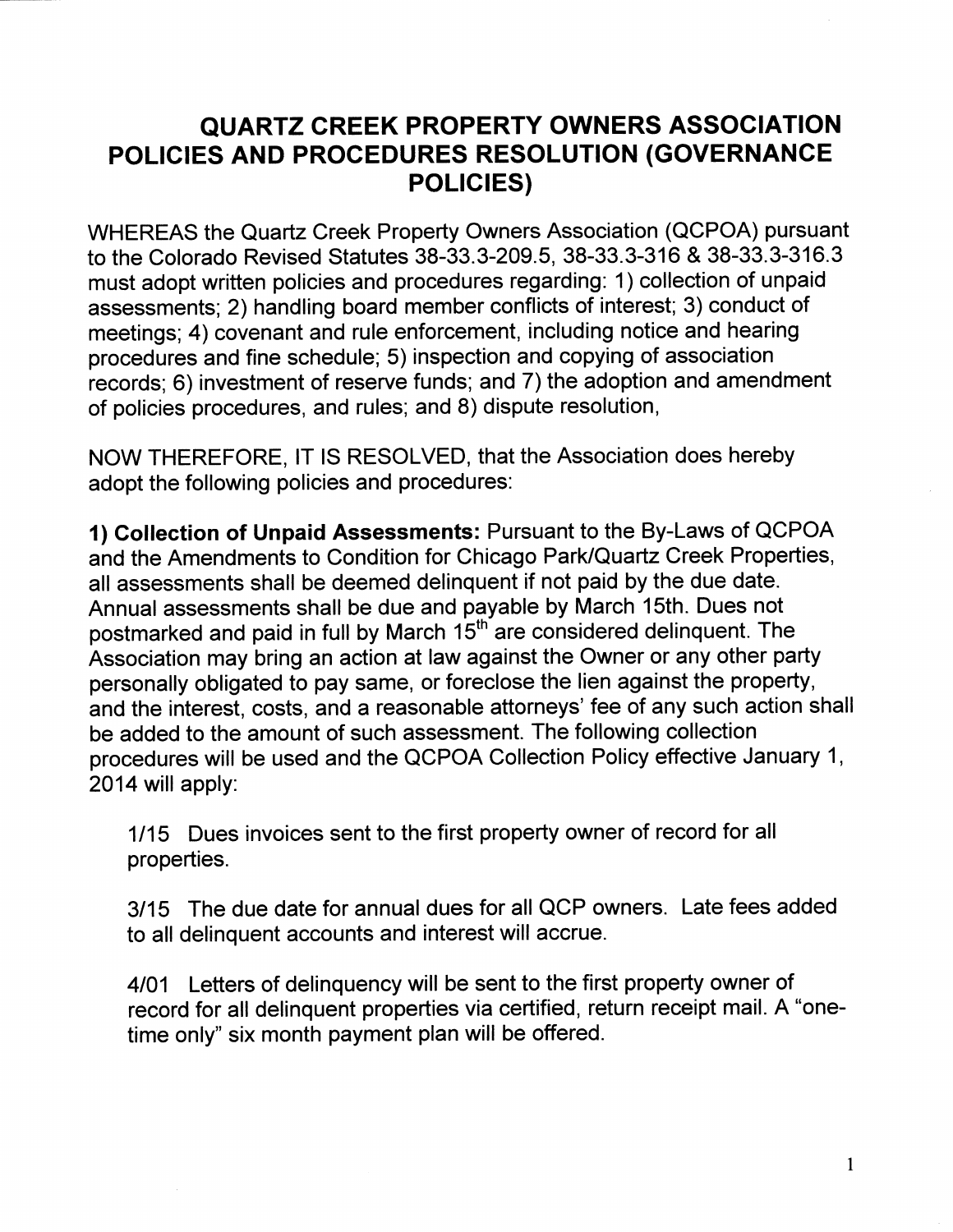5115 QCPOA files a statement of lien on the delinquent owner's property or properties unless a payment plan has been accepted, approved, and the first payment received. At this point substantial additional lien costs and attorney fees are added to the amount due. The attorney sends the first owner of record a collection letter indicating that if the dues and costs are not paid within 30 days, the QCPOA will initiate foreclosure proceedings.

7101 QCPOA turns the debt over to the Association attorney for foreclosure/collection.

Note: lt is the responsibility of every property owner to inform QCPOA of his or her correct mailing address. Not providing QCPOA with a current address does not relieve the property owner from the deadlines for payment of dues and/or assessments. QCPOA cannot be responsible for non-delivery of mail by the USPS. Dues are always due by March 15<sup>th</sup> and the amount of the dues is available on the Association website at http://www.pitkincolorado.com/QCPOA/

All owners have the responsibility to be aware of the March 15th due date.

ONLY ONE INVOICE WILL BE SENT

2) Board Member conflicts of lnterest: lf the Board is discussing or voting on any matter that would financially benefit any Board member or any family member of one of the Board members, that Board member must disclose the conflict of interest during any Board meeting at which it is discussed, prior to any decision being reached by the Board on the matter. At the discretion of the Board, the conflicted Board member may participate in discussions of the matter but not be allowed to vote on the decision, or conversely, may be asked to leave the room during the discussions and not be allowed to return until voting is completed. The Association is one that does not contemplate pecuniary gain or profit to the members thereof and is organized for non-profit purposes; however, its members may be paid for services actually rendered to the corporation.

3) Conduct of Board Meetings: The Association shall hold at least one meeting per year, which shall be held within a7-day period before, after, or on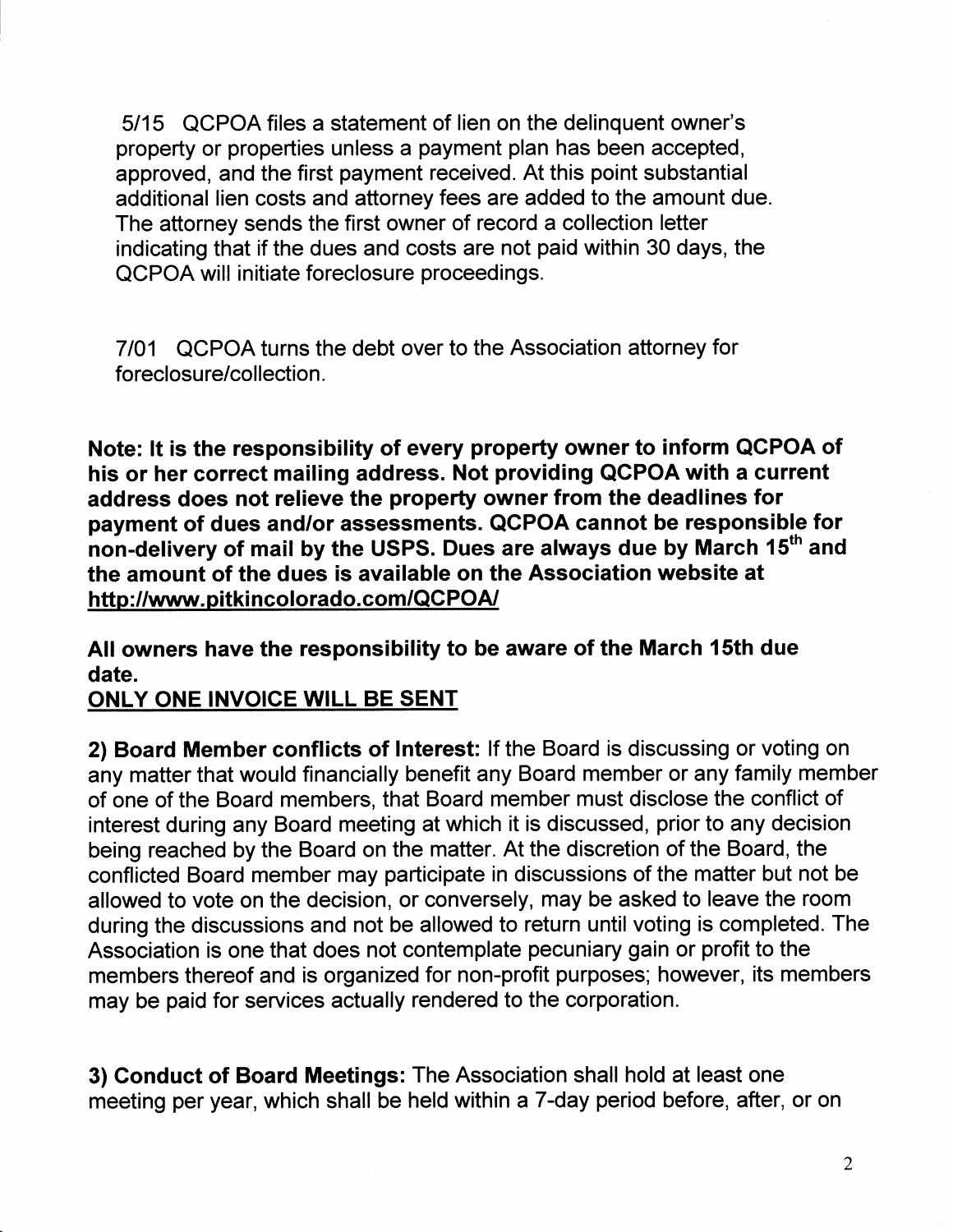July  $4<sup>th</sup>$ , whenever possible, to avoid conflicts with local events. Not less than ten nor more than fifty days in advance of any regular meeting of the members, notice of the meeting will be sent prepaid by United States mail to the mailing addresses of each Owner and/or sent electronically by posting on the QCPOA website or via email. Special meetings of the members may be called by the president, by a majority of the board, or by property owners having twenty percent of the votes in the association. Electronic notice of a Special meeting shall be given as soon as possible but at least twenty-four hours before the meeting. All members in good standing, as defined in the By-Laws, may vote at the annual meeting and at any Special meeting of the members. Regular and special Board meetings may also be called at any time. Any Owner is welcome to attend any regular or special Board meeting, and may be advised of the time, location, and agenda of the next meeting by postings on the bulletin board at the Quartz Creek Properties entrance at Chicago Park Road and County Road 67. Members in attendance at Board meetings may speak in support or opposition of any issue before the Board, but may be subject to limits on the time during which they may speak. Owners who are not Board members do not have the right to vote on issues before the Board. All members in good standing, as defined in the By-Laws, may vote at the annual meeting.

4) Covenant and Rule Enforcement: Pursuant to the Conditions For Chicago Park/Quartz Creek Properties, if any person shall violate or threaten to violate any provision of the "covenants", it shall be lawful for any Owner to institute damages for such violation.

ln addition, as a representative of the Owners in Quartz Creek Properties, the Board of Directors has the right to enforce the provisions of the Conditions For Chicago Park, lnc., the Conditions For Quartz Creek Properties, lnc., the By-Laws of QCPOA, and these Rules and Regulations.

Owners having complaints pertaining to an infraction of the policies of the Conditions, By-Laws, or of these Rules and Regulations by another owner are requested to first contact the offending property owner directly to seek resolution.

lf no resolution results, the owner may then submit a complaint pertaining to an infraction of the policies of the Conditions, By-Laws, or of these Rules and Regulations by making such complaint in writing, and sending it to: Board of Directors, QCPOA, P.O. Box, Pitkin, Colorado 81241. The complaint must include the following:

- Name and identity of individual committing the infraction;
- An identification of the specific violation;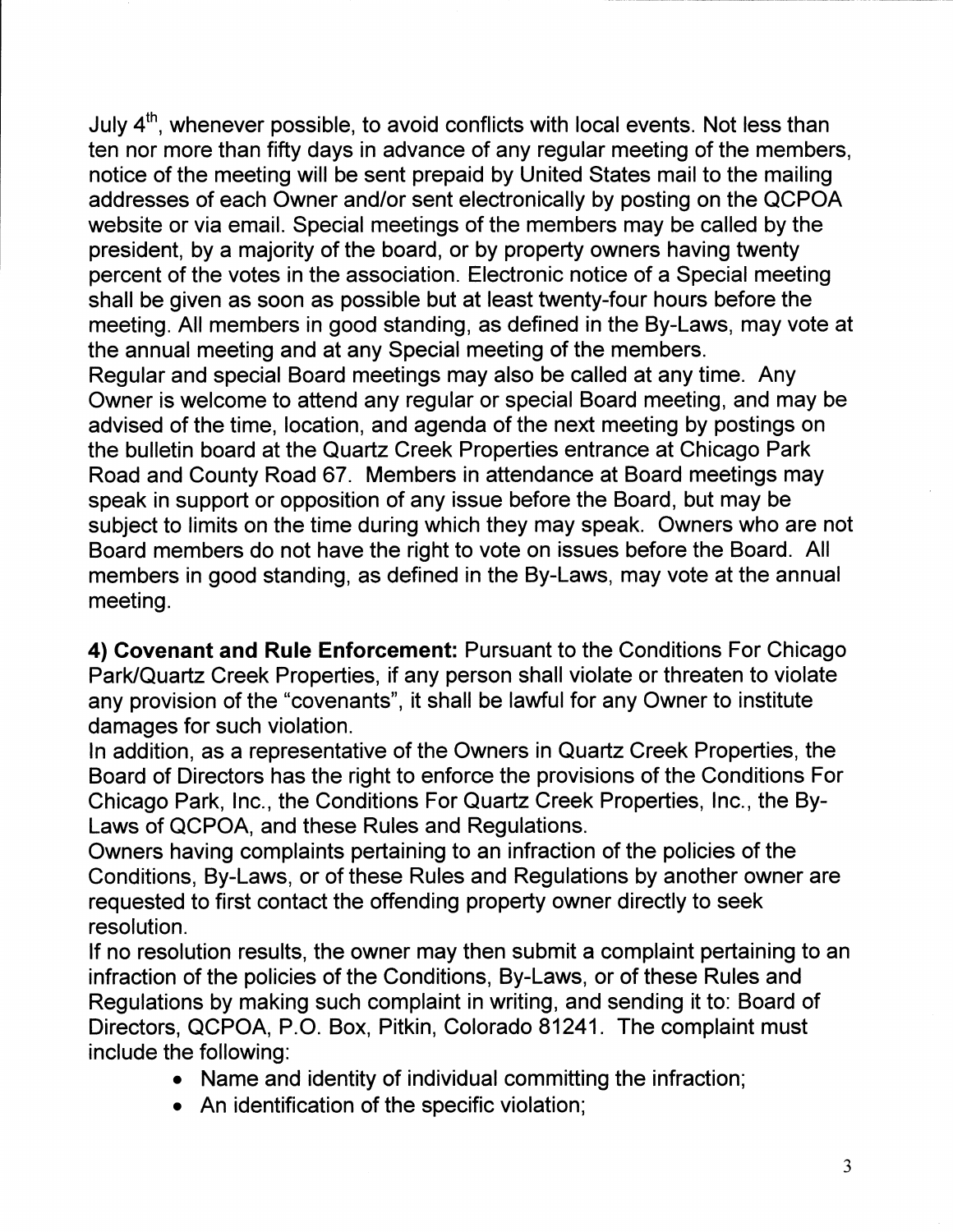- . The date, time, and place of the infraction;
- . The name, address, and telephone number of the person making the complaint.
- . <sup>A</sup>brief summary of all contact made seeking resolution with the offending property owner; including date, method of contact, those present, and the results.

Upon receipt of a written complaint, the Board of Directors shall investigate the matter and proceed appropriately.

Owners found by the Board to be in non-compliance shall be notified of the non-compliance in writing. Owners have the right to appeal the Board's decision of non-compliance by submitting a request for review in writing to QCPOA, P.O. Box 39, Pitkin, Colorado 81241 prior to the date specified in the notice of non-compliance. Upon receipt of a request for review, the Board may convene a meeting at which the Owners shall be allowed to present evidence of compliance, or reasons why compliance is not appropriate. The Board will, within a reasonable time, notify the Owners in writing of its decision regarding compliance. At that time, if the Owner does not agree with the decision, then a mediation process shall apply. The mediation shall be conducted by a board of three mediators. Each mediator shall be a property owner in Quartz Creek Properties. One mediator shall be chosen by the Owner in the dispute; one shall be chosen by the Board, but cannot be a current Board member; and the third mediator shall be chosen by the first two mediators. lf the Owner is found to be in non-compliance and refuses to comply, the Board shall have the right to seek judicial remedy, including injunction against the Owner.

5) lnspection and Copying of Association Records: All financial and other records of the Association shall be made reasonably available for examination and copying by any Owner. Records may be inspected at the convenience of the President, Secretary, or Treasurer of QCPOA. Copies will be made upon request. At no time will any originals be released. The requesting Owner shall pay the actual copying costs.

6) lnvestment of Reserye Funds: lnvestment of Reserve funds shall be made with the primary goals of safety, liquidity, and preservation of capital. The Board shall select such specific investments, as it deems most appropriate to achieve these goals. No investment shall be made that would involve a conflict of interest for any Board member nor would provide financial gain to any Board member.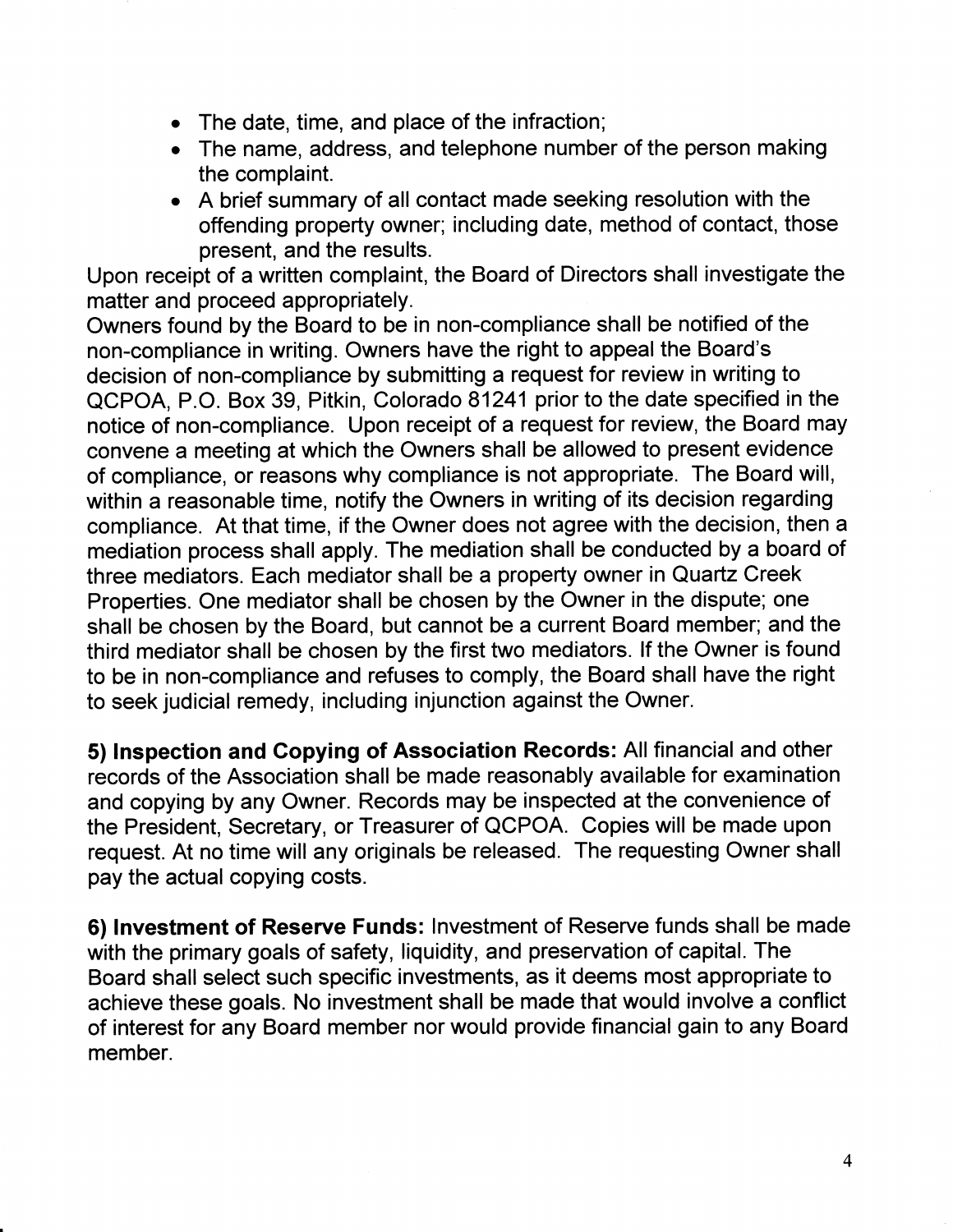7) Adoption and Amendment of Policies, Procedures, and Rules: The Conditions stipulate the requirements for amendment of Policies, Procedures, and Rules stipulated in the Conditions. The By-Laws of QCPOA can be adopted or amended by a majority of the Association members present at any regular meeting of the Association, provided a quorum is present. The Board of Directors can adopt such motions and resolutions as are necessary for the day-to-day operation of the Association.

Such Rules and Regulations must conform to the requirements of the Conditions, By-Laws of the Association, Colorado Revised Statutes, Gunnison County codes, and any other controlling legal documents. A copy of said Rules and Regulations, as they may from time to time be adopted, amended or repealed, shall be provided to each Owner via the QCPOA website. Upon such delivery, said Rules and Regulations shall be in full force and effect and shall be enforced by the Board.

8) Dispute Resolution Process: Disagreements between an Owner and the Association that pertain to Association administration and governance not involving an imminent threat to the peace, health, or safety of the community shall undergo the following dispute resolution process:

Step 1) Neqotiation: Any Homeowner may initiate a request for negotiation by stating in writing the nature and details of the disagreement in a letter to the Board of Directors. Upon receipt of such request, the Board shall, in timely fashion, make a reasonable attempt to convene a meeting between the Owner and the Board, to negotiate a good faith resolution of the disagreement. During the negotiation process, the parties will communicate directly with one another in an effort to reach an agreement that serves the interests of all parties.

Step 2) Mediation: If the dispute is not resolved by negotiation in a reasonable time, the parties shall agree to participate in a process of mediation. The mediation shall be conducted by a board of three mediators. Each mediator shall be a property owner in Quartz Creek Properties. One mediator shall be chosen by the Owner in the dispute; one shall be chosen by the Board, but cannot be a current Board member; and the third mediator shall be chosen by the first two mediators.

Step 3) Judicial: If the dispute is not resolved by mediation, each party shall retain the right to seek judicial resolution.